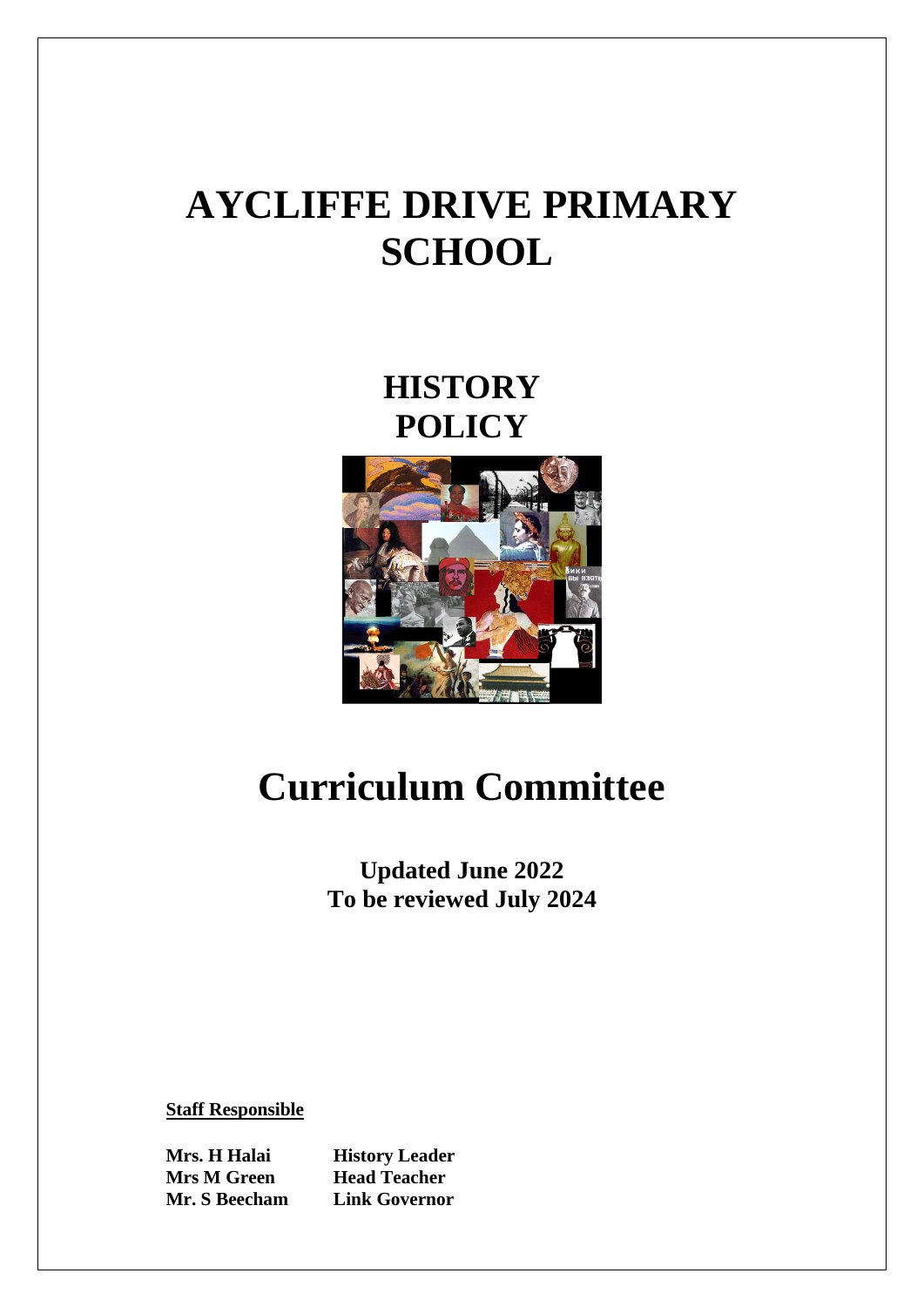#### **1 Aims and objectives**

1.1 The aim of history teaching here at Aycliffe Drive School is to stimulate the children's interest and understanding about the life of people who lived in the past. We teach children a sense of chronology, and through this they develop a sense of identity and a cultural understanding based on their historical heritage. Thus they learn to value their own and other people's cultures in modern multicultural Britain and, by considering how people lived in the past, they are better able to make their own life choices today. In our school history makes a significant contribution to citizenship and British values by teaching about how Britain developed as a democratic society. We teach children to understand how events in the past have influenced our lives today; we also teach them to investigate these past events and, by so doing, to develop the skills of enquiry, analysis, interpretation and problem-solving.

#### 1.2 **The aims of history in our school are:**

- to foster in children an interest in the past and to develop an understanding that enables them to enjoy all that history has to offer;
- to enable children to know about significant events in British history and to appreciate how things have changed over time;
- to develop a sense of chronology;
- to know and understand how the British system of democratic government has developed and, in so doing, to contribute to a child's citizenship education;
- to understand how Britain is part of a wider European culture and to study some aspects of European history;
- to have some knowledge and understanding of historical development in the wider world;
- to help children understand society and their place within it, so that they develop a sense of their cultural heritage;
- To develop in children the skills of enquiry, investigation, analysis, evaluation and presentation.





#### **2 Teaching and learning style**

- 2.1 History teaching focuses on enabling children to think as historians. We place an emphasis on examining historical artefacts and primary sources. We focus on helping children understand that historical events can be interpreted in different ways and that they should always ask searching questions, such as 'how do we know?', about information they are given. Although subjects are cross curricular linked history will be taught as a subject in its own right.
- 2.2 We recognise the fact that in all classes there are children of widely-different abilities in history and we seek to provide suitable learning opportunities for all children by matching the challenge of the task to the ability of the child. We achieve this by:
	- setting common tasks which are open-ended and can have a variety of responses;
	- setting tasks of increasing difficulty. Not all children complete all tasks;
	- grouping children by ability and setting different tasks for each ability group;
	- providing resources of different complexity depending on the ability of the child;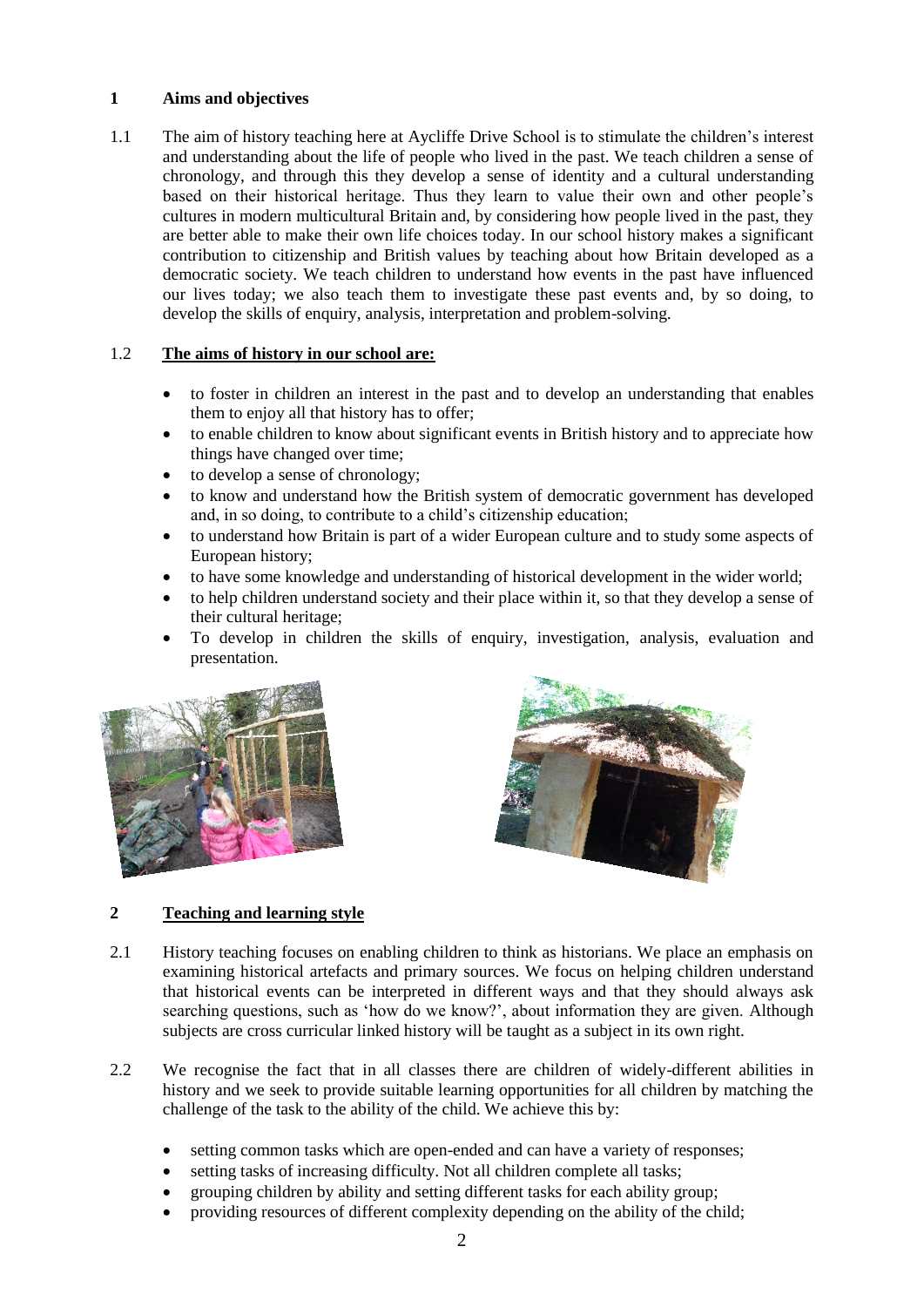- using classroom assistants to support children individually or in groups.
- 2.3 For children to be able to have hands on experience of historical events i.e. the Celts which we as a school fulfilled through year 3 and 4 by all the children participating in the building of a life size Celtic roundhouse as per photo shown. This type of learning enables kinaesthetic, auditory and visual learners to move their learning and understanding forward.

### **3 History curriculum planning**

- 3.1 We carry out curriculum planning in history in three phases (long-term, medium-term and short-term). The long-term plan maps the history topics studied in each term during each key stage. Some topics have a particular historical focus and in Key Stage 2 we place an increasing emphasis on independent historical study.
- 3.2 As the basis for our medium-term plans, we use the national scheme of work which gives details of each unit of work for each term. Because we have some mixed-age classes, we carry out the medium-term planning on a two-year rotation cycle. By so doing, we ensure that children have complete coverage of the National Curriculum, but do not have to repeat topics.
- 3.3 The class teacher writes the lesson plans for each history lesson (short-term plans). These plans list the specific learning objectives of each lesson. The class teacher keeps these individual plans,

# 4 **Foundation Stage**

4.1 We teach history in reception classes as an integral part of the topic work covered during the year. As the reception class is part of the Foundation Stage of the National Curriculum, we relate the history side of the children's work to the objectives set out in the Early Learning Goals (ELGs) which underpin the curriculum planning for children aged three to five. History makes a significant contribution to the ELG objectives of developing a child's knowledge and understanding of the world through activities such as dressing up in historical costumes, looking at pictures of famous people in history or discovering the meaning of new and old in relation to their own lives.

#### **5 The contribution of history to other subjects**

5.1 Information and communication technology (ICT)

We use ICT in history teaching where appropriate and we meet the statutory requirement for children to use ICT as part of their work in history at Key Stage 2. Children use ICT in history to enhance their skills in data handling and in presenting written work, and they research information using the Internet. Children are reminded about using more than one source for their information. They should also understand and be taught the meaning of plagiarism. Children have the opportunity to use the digital camera to record and use photographic images and they communicate with other children in other classes/ schools by using e-mail.

### **6 Assessment and recording**

6.1 We ensure the National Curriculum objectives are being meant by incorporating the school's History Curriculum Overview into our planning. As well as the use of regular teacher based formative assessment, we assess the children's work in History from Year  $1 - 6$  by: i) a K(Know) W (Want to Know) L (Learnt) grid, ii) an assessment grid which is ticked and dated to show when an objective/skill has been covered. This can be completed either by an adult (KS1) or by children in (KS2). EYFS use the same age appropriate means of assessing and recording as they do for other subjects.